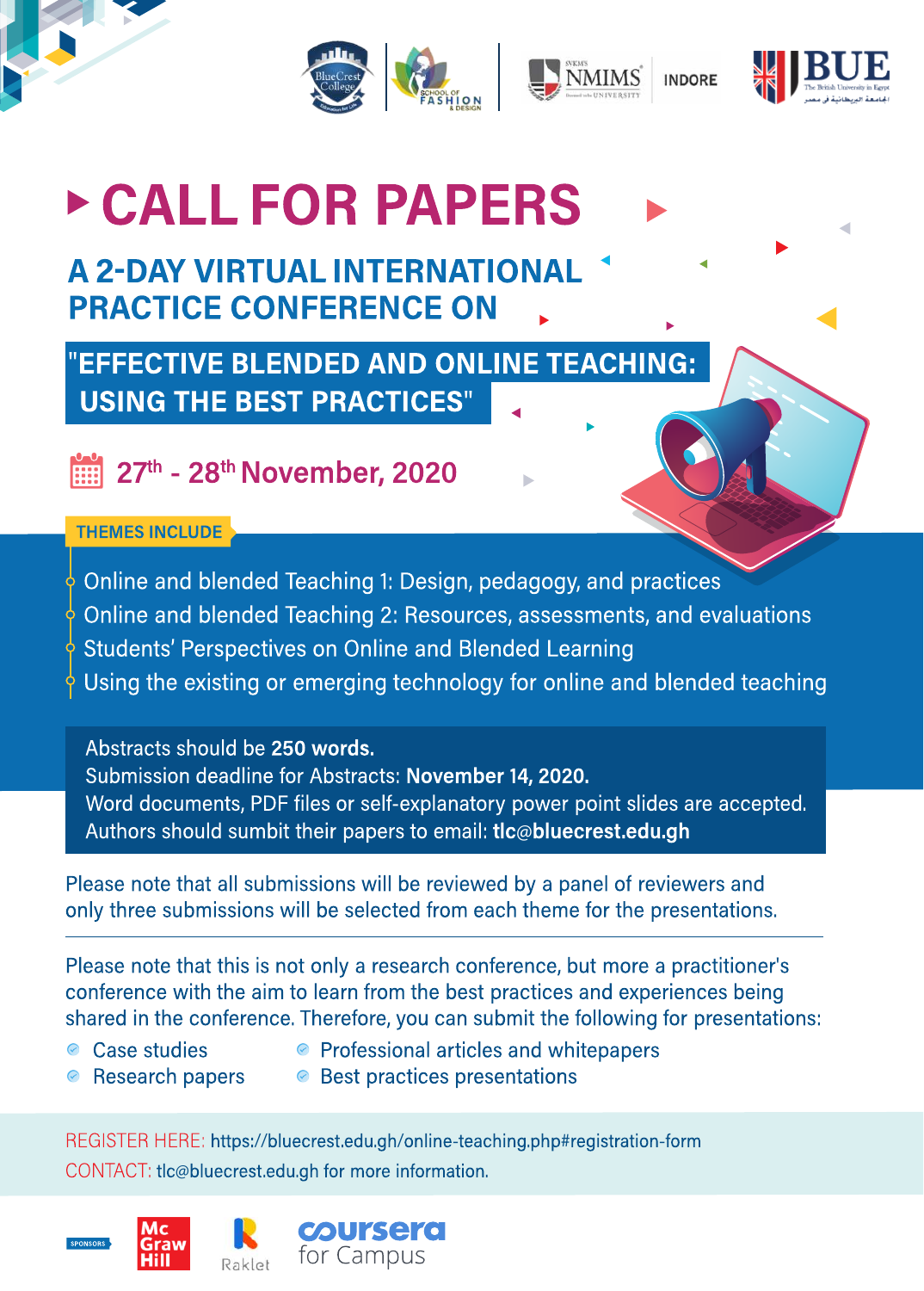

### The presented papers/articles will be published in the conference proceedings

#### **Organizing Committee**



**HONORARY CHAIR** Dr Anand Agrawal, President, BlueCrest College, Ghana



**HONORARY CO-CHAIR** 

Prof. Ahmed Hamad, President, The British University in Egypt (BUE)

#### **Organizing Committee Members**



Prof. Shadia Fahim Dean of the Faculty of Arts & Humanities, The British University in Egypt (BUE)



Dr. Rania M Rafik Khalil Research and Postgraduate Studies Coordinator/Internationalisation Coordinator, Faculty of Arts and Humanities, The British University in Egypt (BUE).



Dr. Patrick Kudjo Committee member Teaching & Learning Centre and Lecturer, School of Technology BlueCrest College, Ghana



Ms. Anita Bans-Akutey Head, Teaching & Learning Centre and Lecturer, School of Business and Communication, BlueCrest College, Ghana



Ms. Elsie Rebecca Osei Committee member Teaching & Learning Centre and Lecturer, School of Fashion and Design, BlueCrest College, Ghana



Dr. Sameer Pingle Associate Dean, SBM, NMIMS Indore Campus, India

#### **Keynote Speakers**



Professor Leslie Croxford Vice President for Teaching and Learning, The British University in Egypt (BUE)



Prof. Malcolm Mciver Provost Lancaster University Ghana



Mr. Dev Varyani Founder and Chairman Vista Group & Subsidiaries.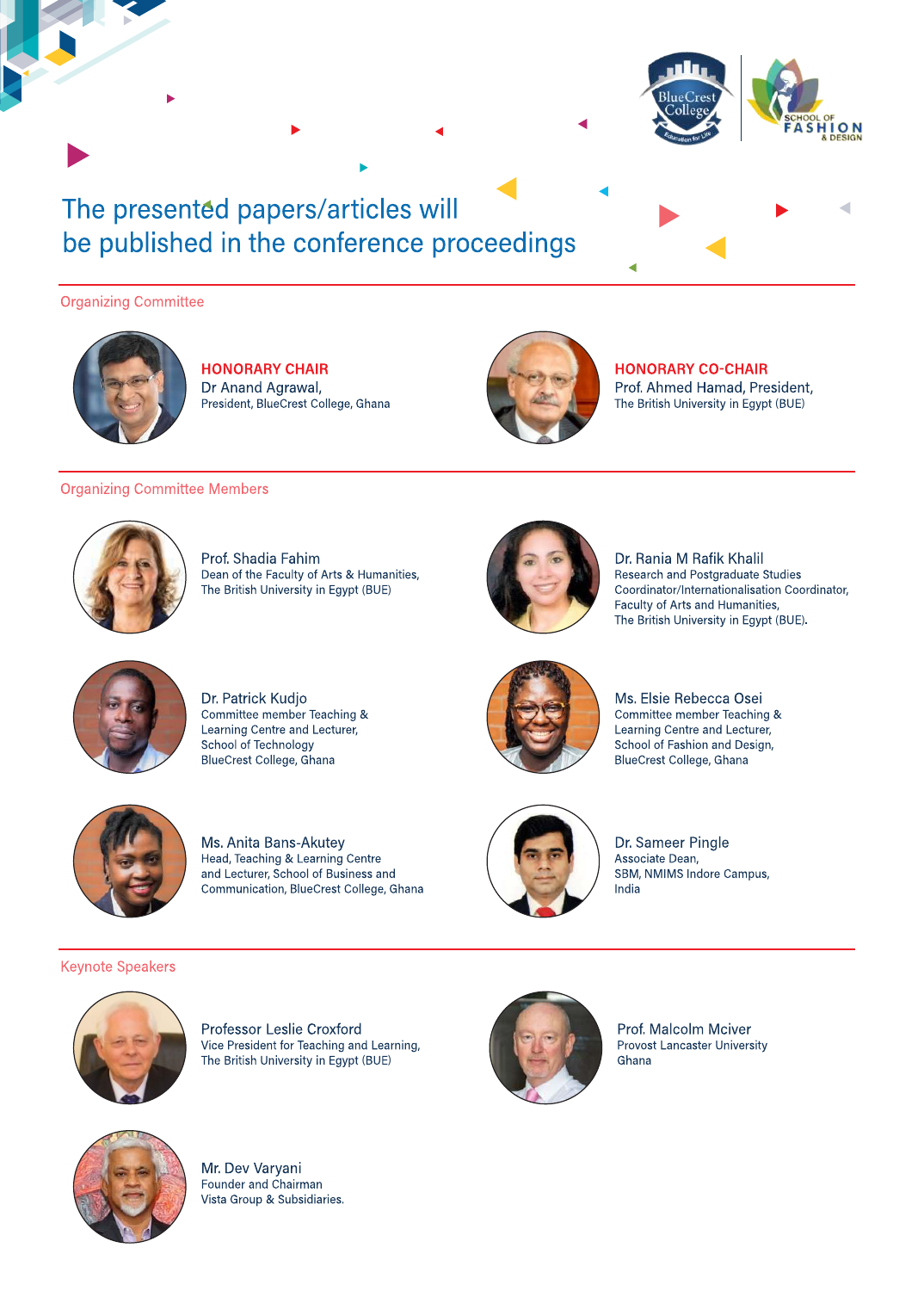### The presented papers/articles will be published in the conference proceedings

#### **SESSION CHAIRS**

**SESSION TITLE:** Online and blended Teaching 1: Design, pedagogy, and practices



Ms Nodumo Dhlamini Director - ICT Services, Comms & KM **Association of African Universities** 

**SESSION TITLE:** Online and blended Teaching 2: Resources, assessments, and evaluations



Dr. Kamilla Associate Professor, Hamad Bin Khalifa University

**SESSION TITLE:** Students' Perspectives on **Online and Blended Learning** 



Dr. Prachi Gharpure Director, Indore Campus SVKM's NMIMS

**SESSION TITLE:** Using the existing or emerging technology for online and blended teaching



Professor Omar H. Karam Dean of the Faculty of Informatics and Computer Science, The British University in Egypt (BUE)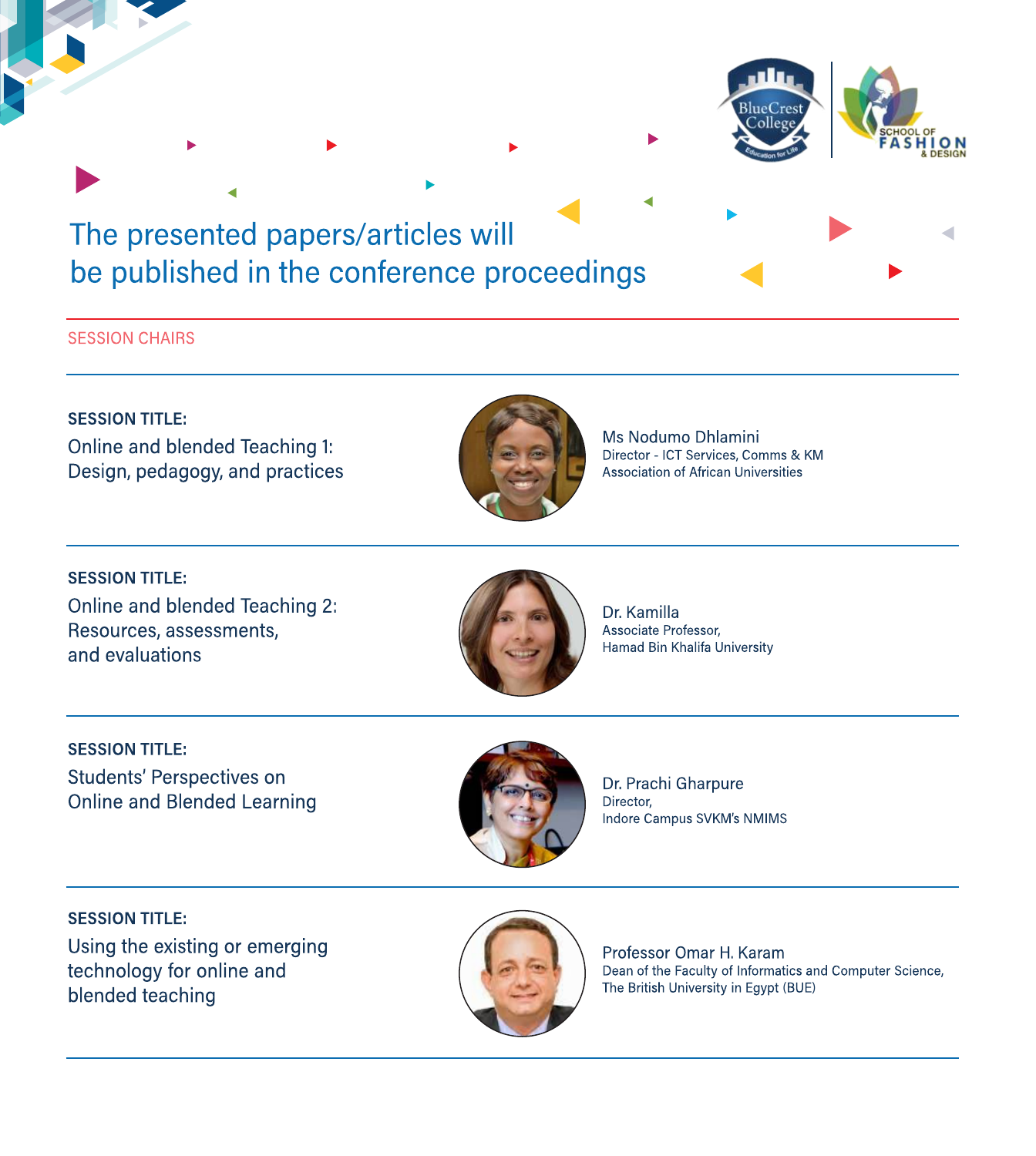| <b>SESSION</b>                                                                                                                        | <b>TIME (GMT)</b> | <b>TOPIC/THEME FOR PANEL SESSIONS</b>                                                                                          | <b>SPEAKERS</b>                                                                                                                                                                                                                                             |  |  |  |
|---------------------------------------------------------------------------------------------------------------------------------------|-------------------|--------------------------------------------------------------------------------------------------------------------------------|-------------------------------------------------------------------------------------------------------------------------------------------------------------------------------------------------------------------------------------------------------------|--|--|--|
| A. Inauguration and Keynotes                                                                                                          |                   |                                                                                                                                |                                                                                                                                                                                                                                                             |  |  |  |
|                                                                                                                                       | 9:45AM            | <b>Introductions by Honorary Chair,</b><br><b>Organizing committee</b>                                                         | <b>Professor Anand Agrawal, President</b><br>- BlueCrest College, Ghana                                                                                                                                                                                     |  |  |  |
|                                                                                                                                       | 10:00 AM          | <b>Welcome Address by Honorary</b><br><b>Co-Chair, Organizing committee</b>                                                    | <b>Professor Ahmed Hamad, President</b><br>- The British University in Egypt (BUE)                                                                                                                                                                          |  |  |  |
|                                                                                                                                       | 10:15 AM          | Keynote speech 1: EUREKA AFRICA<br>and VISTA impact on Africa, and<br>future plans in the education sector                     | Mr. Dev Varyani, Founder & Chairman<br>- Vista Group & Subsidiaries                                                                                                                                                                                         |  |  |  |
|                                                                                                                                       | 10:30 AM          | Keynote speech 2: Virtual Exchange<br><b>Programmes - International</b><br><b>Exchange in a Time of Lockdown</b>               | <b>Professor Malcolm Mciver, Provost and</b><br><b>CAO - Lancaster University Ghana</b>                                                                                                                                                                     |  |  |  |
|                                                                                                                                       | 10:45 AM          | Key note speech 3: Pedagogy of<br><b>Hybrid Learning</b>                                                                       | <b>Professor Leslie Croxford, Vice</b><br><b>President for Teaching and Learning -</b><br>The British University in Egypt (BUE)                                                                                                                             |  |  |  |
|                                                                                                                                       | 11:00 AM          | <b>Session Closing note by the</b><br><b>Organizing Committee member:</b><br><b>Rethinking Higher Education</b>                | Professor Shadia Fahim, Dean of the<br><b>Faculty of Arts and Humanities - The</b><br><b>British University in Egypt (BUE)</b>                                                                                                                              |  |  |  |
| <b>B. Theme 1 Presentations: Online and blended Teaching 1:</b><br>Design, pedagogy, and practices: Session Chair: Ms Nodumo Dhlamini |                   |                                                                                                                                |                                                                                                                                                                                                                                                             |  |  |  |
|                                                                                                                                       | 11:15 AM          | <b>Session Opening, Introductions, and</b><br>housekeeping by session chair                                                    | <b>Ms Nodumo Dhlamini, Director, ICT</b><br><b>Services, Comms &amp; KM - Association</b><br>of African Universities                                                                                                                                        |  |  |  |
|                                                                                                                                       | 11:20 AM          | <b>Presentation 1: Blended Teaching</b><br><b>Pedagogies and Facilitating Online</b><br><b>Interaction</b>                     | Nagwa A. Soliman PhD, Senior<br><b>Lecturer of English Language and</b><br><b>Literature, Advanced Writing Module</b><br><b>Leader, Faculty of Arts and</b><br><b>Humanities, The British University in</b><br>Egypt.                                       |  |  |  |
|                                                                                                                                       | 11:45 AM          | <b>Presentation 2: Micro-learning:</b><br><b>Strengthening Blended Learning</b><br><b>Courses</b>                              | Nesma Hesham Mansour, Assistant<br><b>Lecturer, Teaching and Learning</b><br><b>Coordinator, English Division, Faculty</b><br>of BAEPS, The British University in<br>Egypt.                                                                                 |  |  |  |
|                                                                                                                                       | 12:10 PM          | <b>Session Opening, Introductions, and</b><br>housekeeping by session chair                                                    | Dr. Mervat Shukry, Associate<br><b>Professor, Department of English</b><br><b>Language and Literature Faculty of</b><br><b>Arts and Humanities, British</b><br><b>University in Egypt (BUE)</b>                                                             |  |  |  |
|                                                                                                                                       |                   |                                                                                                                                | Ms. Salma Alsaady, Assistant Lecturer,<br><b>Department of English Language and</b><br>Literature (DELL), Faculty of Arts and<br><b>Humanities, The British University in</b><br>Egypt (BUE)                                                                |  |  |  |
|                                                                                                                                       | 12:30 PM          | <b>Closing note by session chair</b>                                                                                           | Ms. Nodumo Dhlamini, Director - ICT<br><b>Services, Comms &amp; KM, Association</b><br>of African Universities                                                                                                                                              |  |  |  |
| C. Theme 2 Presentations: Online and blended Teaching 2:<br>Resources, assessments, and evaluations: Session Chair: Dr Kamilla Swart  |                   |                                                                                                                                |                                                                                                                                                                                                                                                             |  |  |  |
|                                                                                                                                       | <b>1:00 PM</b>    | <b>Session Opening, Introductions, and</b><br>housekeeping by session chair                                                    | Dr. Kamilla Swart, Associate<br>Professor, Hamad Bin Khalifa<br><b>University, Qatar</b>                                                                                                                                                                    |  |  |  |
|                                                                                                                                       | 1:15 PM           | <b>Presentation 1: Interactive Online</b><br><b>Assessment Tools</b>                                                           | <b>Mostafa Youssef Mahmoud, English</b><br>Language Instructor & Module Leader,<br><b>Faculty of Nursing, The British</b><br><b>University in Egypt (BUE)</b>                                                                                               |  |  |  |
|                                                                                                                                       | 1:35 PM           | <b>Presentation 2: A Blended Learning</b><br><b>Approach Responsive to Pandemic</b><br><b>Related Uncertainties and Change</b> | Dr. Praveen Balakrishnan Nair,<br><b>Associate Professor, Edinburgh</b><br><b>Business School, School of Social</b><br><b>Sciences, Heriot-Watt University</b><br><b>Malaysia</b>                                                                           |  |  |  |
|                                                                                                                                       | 2:00 PM           | <b>Presentation 3: Blended and Online</b><br><b>Constructive Feedback</b>                                                      | Samir Omara, English Language<br><b>Teacher, Teacher Trainer &amp; NileTESOL</b><br><b>President-Elect</b>                                                                                                                                                  |  |  |  |
|                                                                                                                                       | 2:25 PM           | <b>Closing note by session chair</b>                                                                                           | Dr Kamilla Swart,<br><b>Associate Professor,</b><br>Hamad Bin Khalifa University, Qatar                                                                                                                                                                     |  |  |  |
| D. Sponsors Demos and Panels: Coursera and RAKLET                                                                                     |                   |                                                                                                                                |                                                                                                                                                                                                                                                             |  |  |  |
|                                                                                                                                       | 3:00 PM           | <b>Sponsor Session: Panel by Coursera</b>                                                                                      | <b>Adam Lewis</b><br><b>Head of Skills Transformation,</b><br><b>EMEA, Coursera</b><br><b>Kerry Houchen</b><br><b>Partnerships Director, EMEA</b><br><b>Coursera, With Professor Anand</b><br><b>Agrawal, President, BlueCrest</b><br>College, Accra, Ghana |  |  |  |
|                                                                                                                                       | 3:30 PM           | <b>Sponsor Session: Demo by Raklet</b>                                                                                         | Mr Gerçek Karakuş, President, Raklet                                                                                                                                                                                                                        |  |  |  |

# **PROGRAMME OUTLINE DAY 1: Nov 27, 2020. All times mentioned are as per GMT**

. III

DE<br>LO N<br>DESIGN